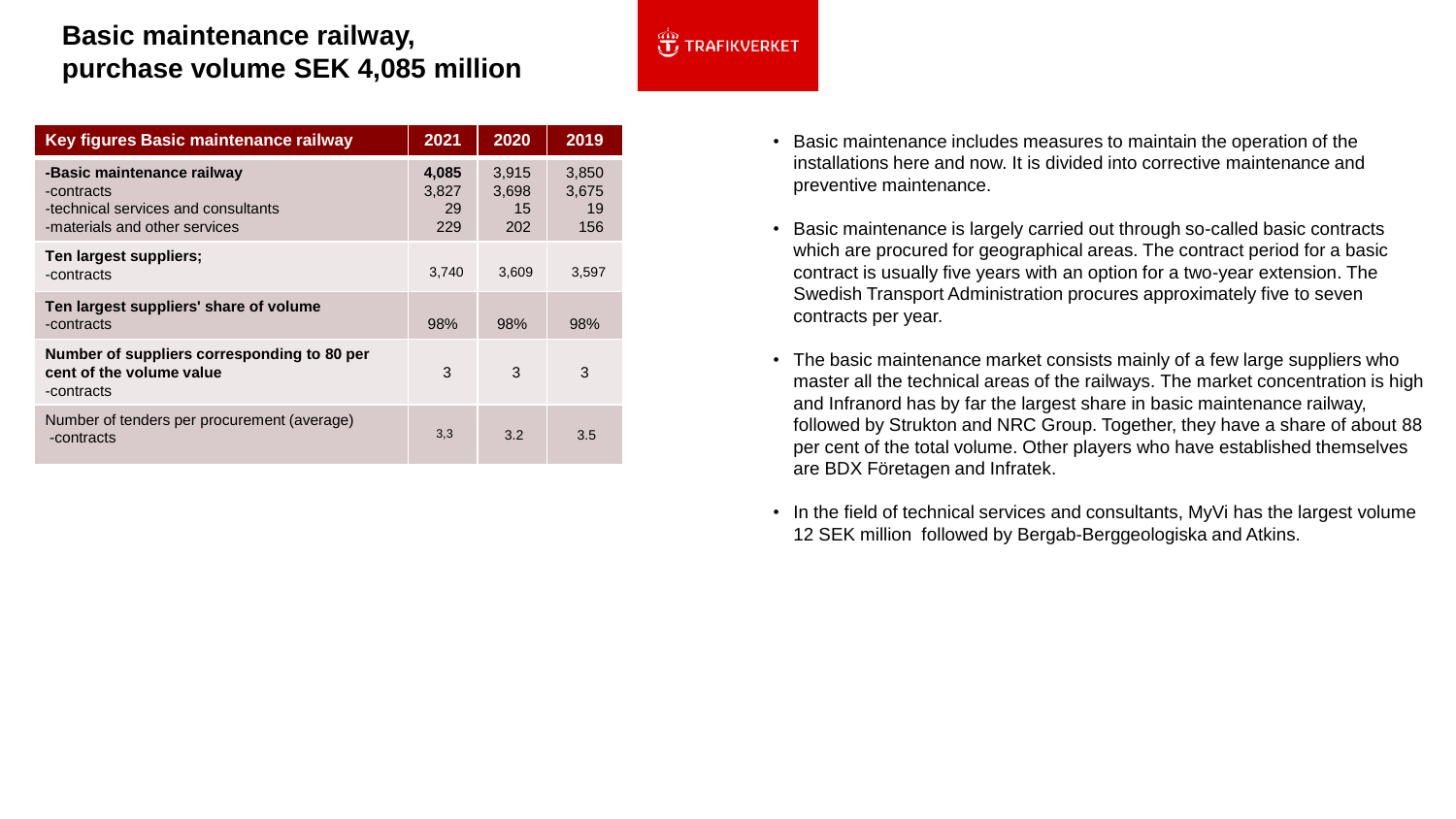## **Basic maintenance railway purchase volume**  2 **contracts SEK 3,827 million**

North Region Contracts SEK 629 million, 16%



| <b>Largest suppliers</b>                                                                                           | 2021                                      | 2020                                | 2019                                |
|--------------------------------------------------------------------------------------------------------------------|-------------------------------------------|-------------------------------------|-------------------------------------|
| Infranord<br><b>Strukton</b><br><b>NRC Group</b><br><b>Infratek</b><br><b>BDX</b> företagen<br>Helsingborgs Kommun | 1,770<br>1,096<br>488<br>176<br>173<br>11 | 1,715<br>1,037<br>545<br>147<br>142 | 1,752<br>1,027<br>462<br>208<br>132 |
| MyVi                                                                                                               | 10                                        | 9                                   | $6\phantom{1}6$                     |
| Storstockholms Lokaltrafik                                                                                         |                                           | 4                                   | 2                                   |
| Primär Fastighetsförvaltning                                                                                       | 6                                         | 1                                   | $\Omega$                            |
| Swemaint                                                                                                           | 4                                         | 4                                   | $\overline{2}$                      |

West Region Contracts SEK 745 million, 19%

**JE TRAFIKVERKET** 

Central Region Contracts SEK 687 million, 18%

Region East/ Stockholm Contracts SEK 978 million, 26%

South Region Contracts SEK 788 million, 21%

*The Transport Administration's largest suppliers are reported on the basis of group relationships*